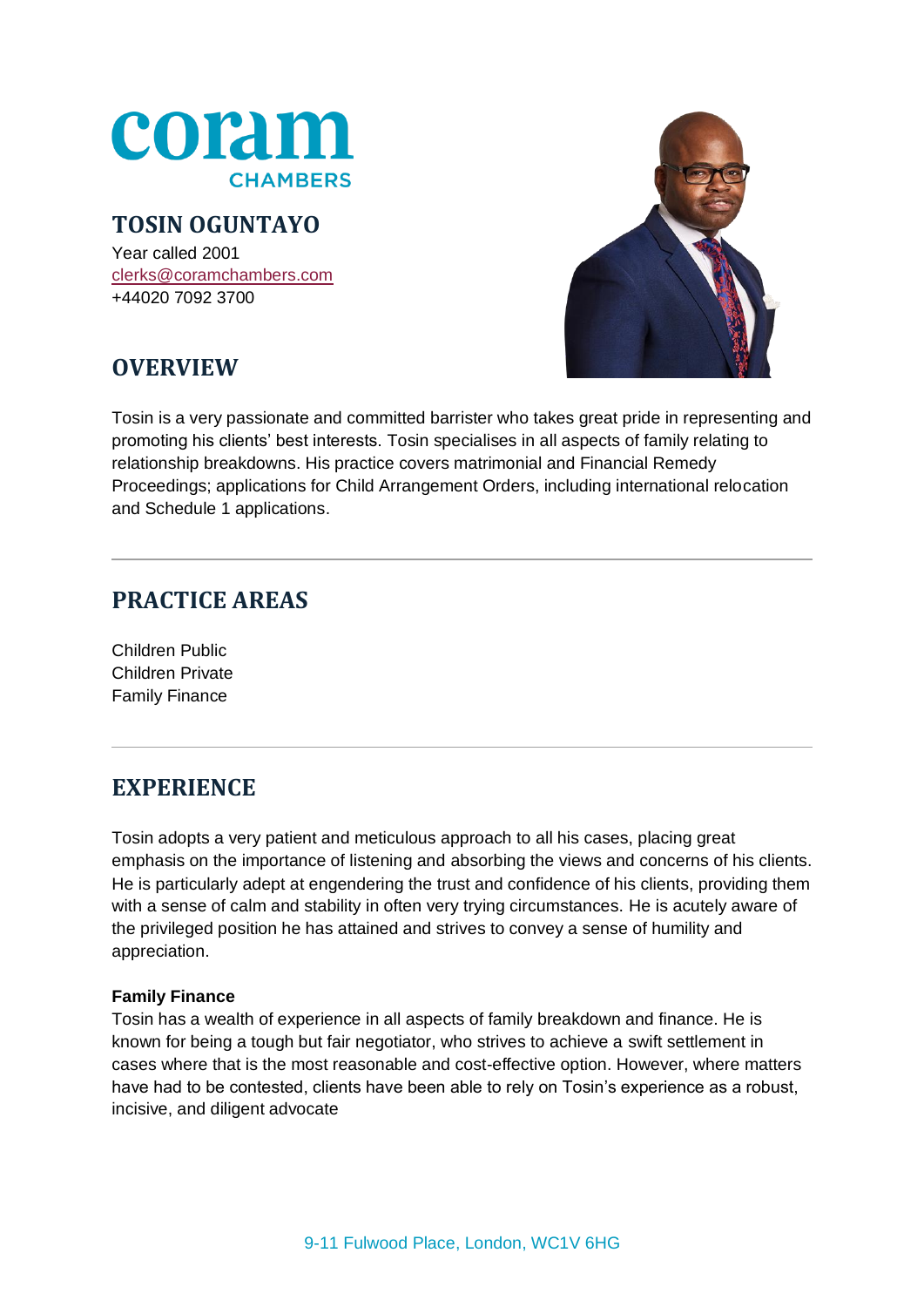#### **Children**

Tosin has built up a reputation as a particularly skilled advocate in the field of private law children act disputes. His practice covers all applications under the Children Act 1989, including child arrangement orders and applications under Schedule 1 of the Children Act. Tosin has dealt with applications involving allegations of domestic violence, alcohol/drug misuse and the more difficult cases involving implacable hostility, including those where the children have been made parties to the proceedings.

Tosin is also very experienced in the field of international relocation. He has successfully advised and represented many clients, in their efforts to relocate their families away from the jurisdiction. Clients are known to have found Tosin's calm, patient and 'down to earth' approach, especially useful in helping them resolve legal issues that are often intertwined with raw and deeply held emotions.

### **TESTIMONIALS**

*"I instructed Tosin under the Public Access Scheme and was extremely impressed by his strong technical skills but more importantly by his excellent attention to client care. Tosin took considerable time to explain the court procedures and requirements as well as the details of the case including all potential outcomes, which alleviated much of my concerns and stress. I was also extremely impressed with Tosin's strong focus, attention to detail and the level of preparation he devoted. Tosin provided tenacious questioning where needed and a meticulously prepared closing statement and successfully won my case for me. I would definitely recommend him, especially for Public Access Clients."*  **Public Access Scheme Client, Ms. F. Cheung**

*"I have almost 40 years' experience dealing with lawyers, and Tosin Oguntayo is one of the best I have come across – knowledgeable, efficient and compassionate."*  **Public Access Scheme Client, Narinder Kapur, Visiting Professor of Neuropsychology, University College London**

*"I have instructed Tosin for at least ten years. I consider him to be a very able and conscientious Counsel. He has represented many of my clients over the years and I have never received anything but praise for him from them. I have attended court with him and consider him to be an extremely able advocate. By the same token, he will also attempt to negotiate whilst presenting a calm and kind influence on the client."* **Lynn Philpott, Stantons Solicitors**

*"I have known Tosin for a number of years in his capacity as a Matrimonial Counsel. At all times I have found him to be dependable, hard-working, conscientious, honest, and courteous and most importantly professional; I trust him to carry out my instructions to the letter and to do his very best for my clients. He has an excellent legal mind; he is astute and methodical without being dogmatic. I have been advised by our local District Judges on more than one occasion that "the Counsel you used on the case of X was extremely good."*  **Jon Charles, Richard Wilson Long Solicitors**